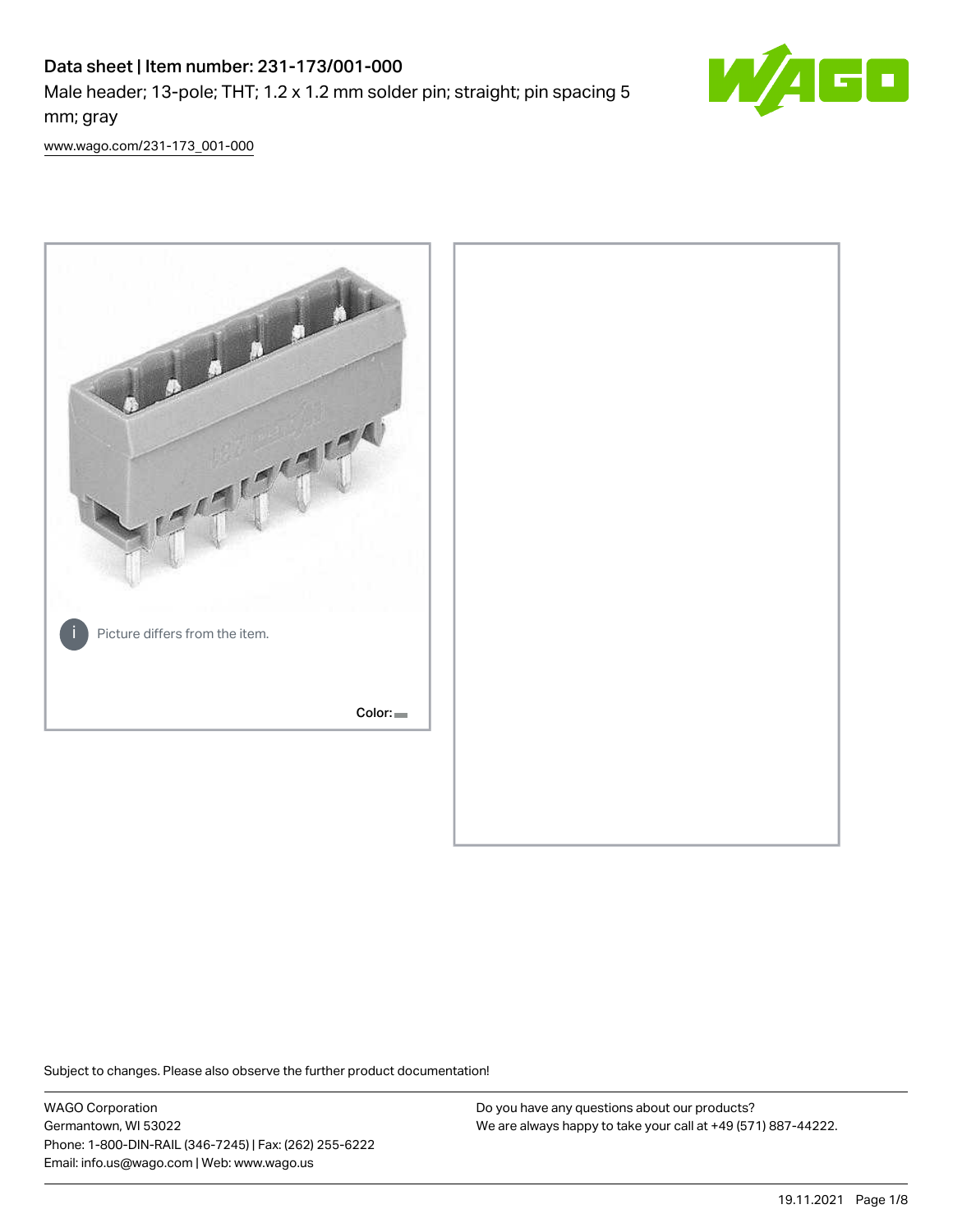

Dimensions in mm

 $L =$  (pole no.  $-1$ ) x pin spacing  $+8.2$  mm

#### Item description

- **Horizontal or vertical PCB mounting via straight or angled solder pins**
- 1.2 x 1.2 mm solder pins allow nominal current up to 16 A, enhancing stability of shorter headers
- $\blacksquare$ With coding fingers

#### Data Notes

Safety information 1 The MCS – MULTI CONNECTION SYSTEM includes connectors

Subject to changes. Please also observe the further product documentation!  $\nu$ 

WAGO Corporation Germantown, WI 53022 Phone: 1-800-DIN-RAIL (346-7245) | Fax: (262) 255-6222 Email: info.us@wago.com | Web: www.wago.us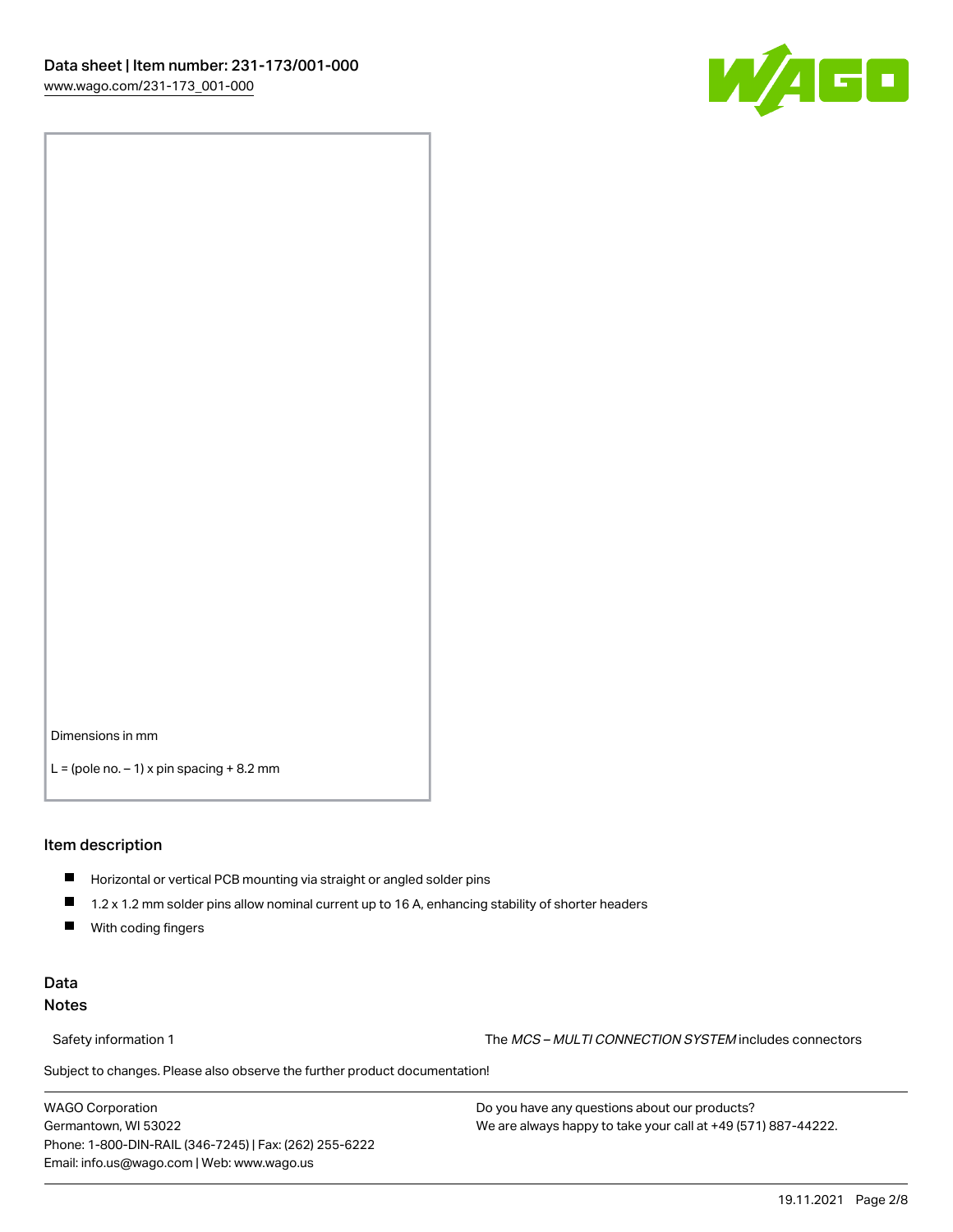

without breaking capacity in accordance with DIN EN 61984. When

|           | used as intended, these connectors must not be connected<br>/disconnected when live or under load. The circuit design should<br>ensure header pins, which can be touched, are not live when<br>unmated.                                                             |
|-----------|---------------------------------------------------------------------------------------------------------------------------------------------------------------------------------------------------------------------------------------------------------------------|
| Variants: | Other pole numbers<br>3.8 mm pin projection for male headers with straight solder pins<br>Gold-plated or partially gold-plated contact surfaces<br>Other versions (or variants) can be requested from WAGO Sales or<br>configured at https://configurator.wago.com/ |

## Electrical data

#### IEC Approvals

| Ratings per                 | IEC/EN 60664-1                                            |
|-----------------------------|-----------------------------------------------------------|
| Rated voltage (III / 3)     | 250 V                                                     |
| Rated surge voltage (III/3) | 4 <sub>k</sub> V                                          |
| Rated voltage (III/2)       | 320 V                                                     |
| Rated surge voltage (III/2) | 4 <sub>k</sub> V                                          |
| Nominal voltage (II/2)      | 630 V                                                     |
| Rated surge voltage (II/2)  | 4 <sub>k</sub> V                                          |
| Rated current               | 16A                                                       |
| Legend (ratings)            | (III / 2) ≙ Overvoltage category III / Pollution degree 2 |

#### UL Approvals

| Approvals per                  | UL 1059 |
|--------------------------------|---------|
| Rated voltage UL (Use Group B) | 300 V   |
| Rated current UL (Use Group B) | 15 A    |
| Rated voltage UL (Use Group D) | 300 V   |
| Rated current UL (Use Group D) | 10 A    |

## Ratings per UL

| Rated voltage UL 1977 | 600 V |
|-----------------------|-------|
| Rated current UL 1977 |       |

## CSA Approvals

| Approvals per                   | ~~    |
|---------------------------------|-------|
| Rated voltage CSA (Use Group B) | 3UU 1 |

Subject to changes. Please also observe the further product documentation!

| <b>WAGO Corporation</b>                                | Do you have any questions about our products?                 |
|--------------------------------------------------------|---------------------------------------------------------------|
| Germantown, WI 53022                                   | We are always happy to take your call at +49 (571) 887-44222. |
| Phone: 1-800-DIN-RAIL (346-7245)   Fax: (262) 255-6222 |                                                               |
| Email: info.us@wago.com   Web: www.wago.us             |                                                               |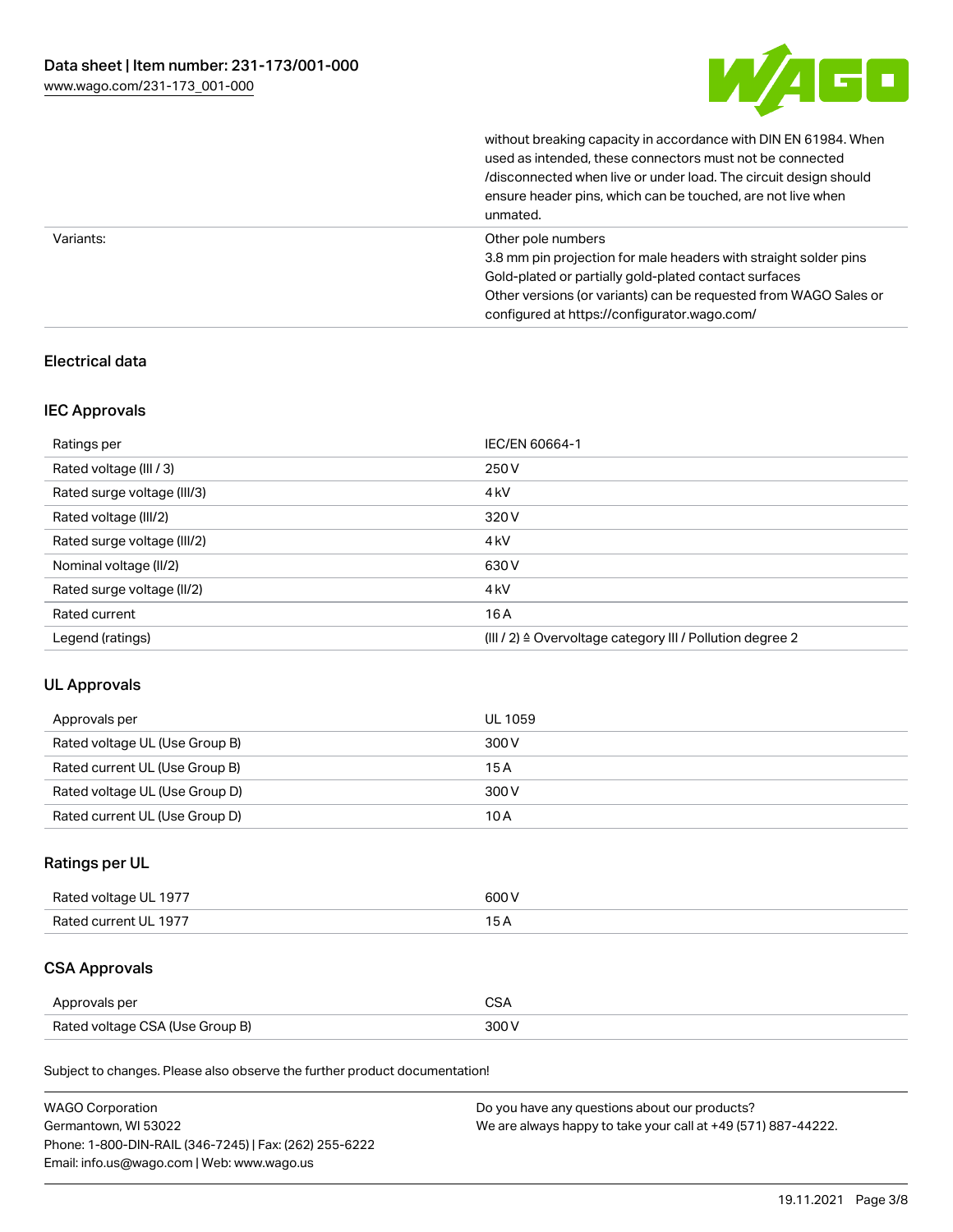[www.wago.com/231-173\\_001-000](http://www.wago.com/231-173_001-000)



| Rated current CSA (Use Group B) | 15 A  |
|---------------------------------|-------|
| Rated voltage CSA (Use Group D) | 300 V |
| Rated current CSA (Use Group D) | 10 A  |

#### Connection data

| Total number of potentials |  |
|----------------------------|--|
| Number of connection types |  |
| Number of levels           |  |

## Connection 1

| Number of poles |  |
|-----------------|--|
|                 |  |

#### Physical data

| Pin spacing                          | 5 mm / 0.197 inch           |
|--------------------------------------|-----------------------------|
| Width                                | 68.2 mm / 2.685 inch        |
| Height                               | 17 mm / 0.669 inch          |
| Height from the surface              | 12 mm / 0.472 inch          |
| Depth                                | 8.4 mm / 0.331 inch         |
| Solder pin length                    | $5 \,\mathrm{mm}$           |
| Solder pin dimensions                | $1.2 \times 1.2 \text{ mm}$ |
| Drilled hole diameter with tolerance | $17^{(+0.1)}$ mm            |

#### Plug-in connection

| Contact type (pluggable connector) | Male connector/plug |
|------------------------------------|---------------------|
| Connector (connection type)        | for PCB             |
| Mismating protection               | No                  |
| Mating direction to the PCB        | 90°                 |
| Locking of plug-in connection      | Without             |

#### PCB contact

| PCB Contact                         | тнт                                      |
|-------------------------------------|------------------------------------------|
| Solder pin arrangement              | over the entire male connector (in-line) |
| Number of solder pins per potential |                                          |

Subject to changes. Please also observe the further product documentation!

WAGO Corporation Germantown, WI 53022 Phone: 1-800-DIN-RAIL (346-7245) | Fax: (262) 255-6222 Email: info.us@wago.com | Web: www.wago.us Do you have any questions about our products? We are always happy to take your call at +49 (571) 887-44222.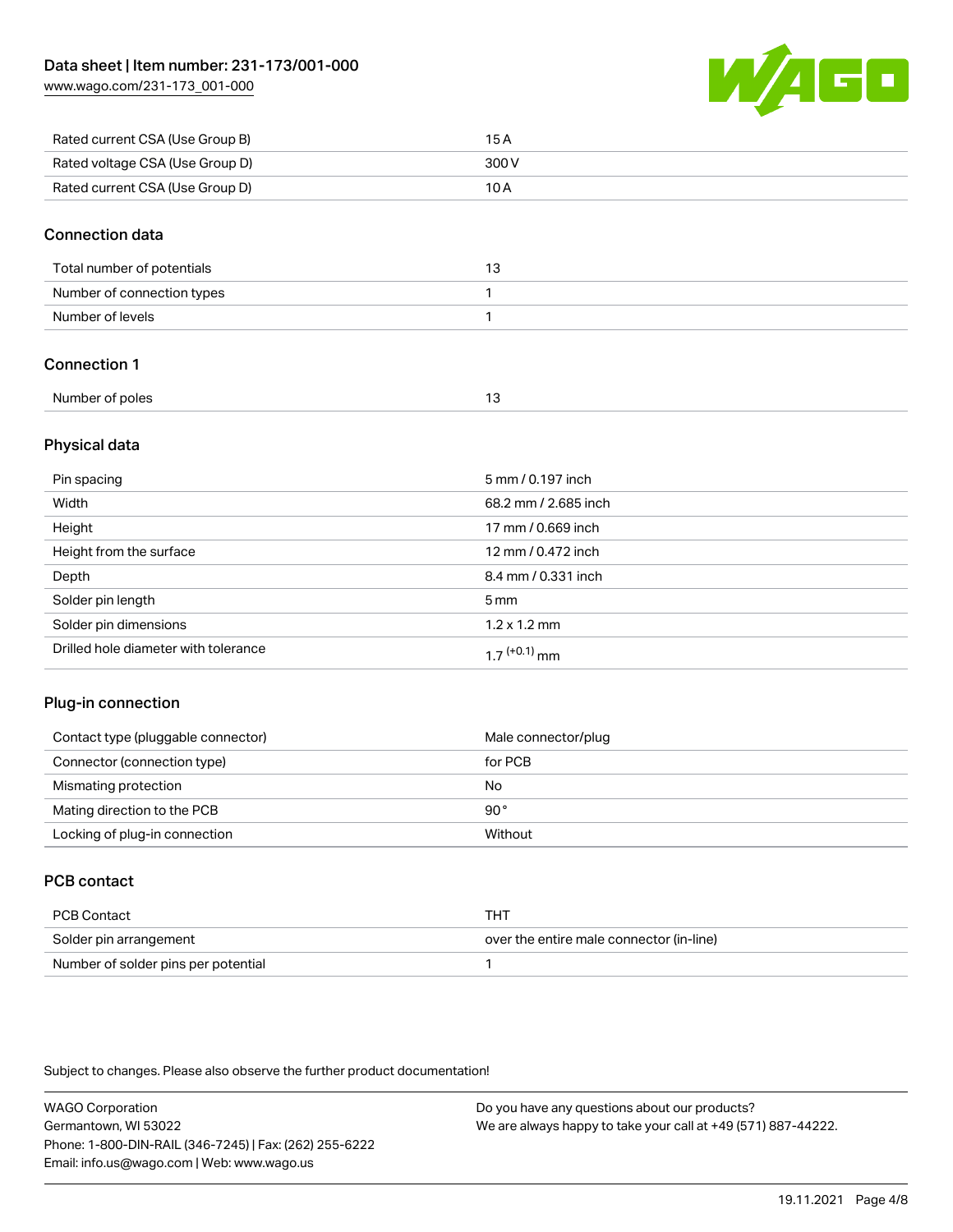

#### Material data

| gray                                   |
|----------------------------------------|
|                                        |
| Polyamide (PA66)                       |
| V <sub>0</sub>                         |
| Electrolytic copper (E <sub>Cu</sub> ) |
| tin-plated                             |
| $0.075$ MJ                             |
| 5 <sub>g</sub>                         |
|                                        |

#### Environmental requirements

| Limit temperature range | . +100 °C<br>-60 |
|-------------------------|------------------|
|-------------------------|------------------|

## Commercial data

| Product Group         | 3 (Multi Conn. System) |
|-----------------------|------------------------|
| PU (SPU)              | 50 Stück               |
| Packaging type        | box                    |
| Country of origin     | PL                     |
| <b>GTIN</b>           | 4044918928649          |
| Customs tariff number | 8536694040             |

#### Approvals / Certificates

#### Country specific Approvals

| Logo | Approval                               | <b>Additional Approval Text</b> | Certificate<br>name |
|------|----------------------------------------|---------------------------------|---------------------|
|      | CВ<br><b>DEKRA Certification B.V.</b>  | IEC 61984                       | NL-39756            |
|      | <b>CSA</b><br>DEKRA Certification B.V. | C <sub>22.2</sub>               | 1466354             |

#### Ship Approvals

|      |                             |                                 | Certificate |
|------|-----------------------------|---------------------------------|-------------|
| Logo | Approval                    | <b>Additional Approval Text</b> | name        |
|      | <b>ABS</b>                  | $\overline{\phantom{0}}$        | -19         |
|      | American Bureau of Shipping |                                 | HG1869876-  |

Subject to changes. Please also observe the further product documentation!

| <b>WAGO Corporation</b>                                | Do you have any questions about our products?                 |
|--------------------------------------------------------|---------------------------------------------------------------|
| Germantown, WI 53022                                   | We are always happy to take your call at +49 (571) 887-44222. |
| Phone: 1-800-DIN-RAIL (346-7245)   Fax: (262) 255-6222 |                                                               |
| Email: info.us@wago.com   Web: www.wago.us             |                                                               |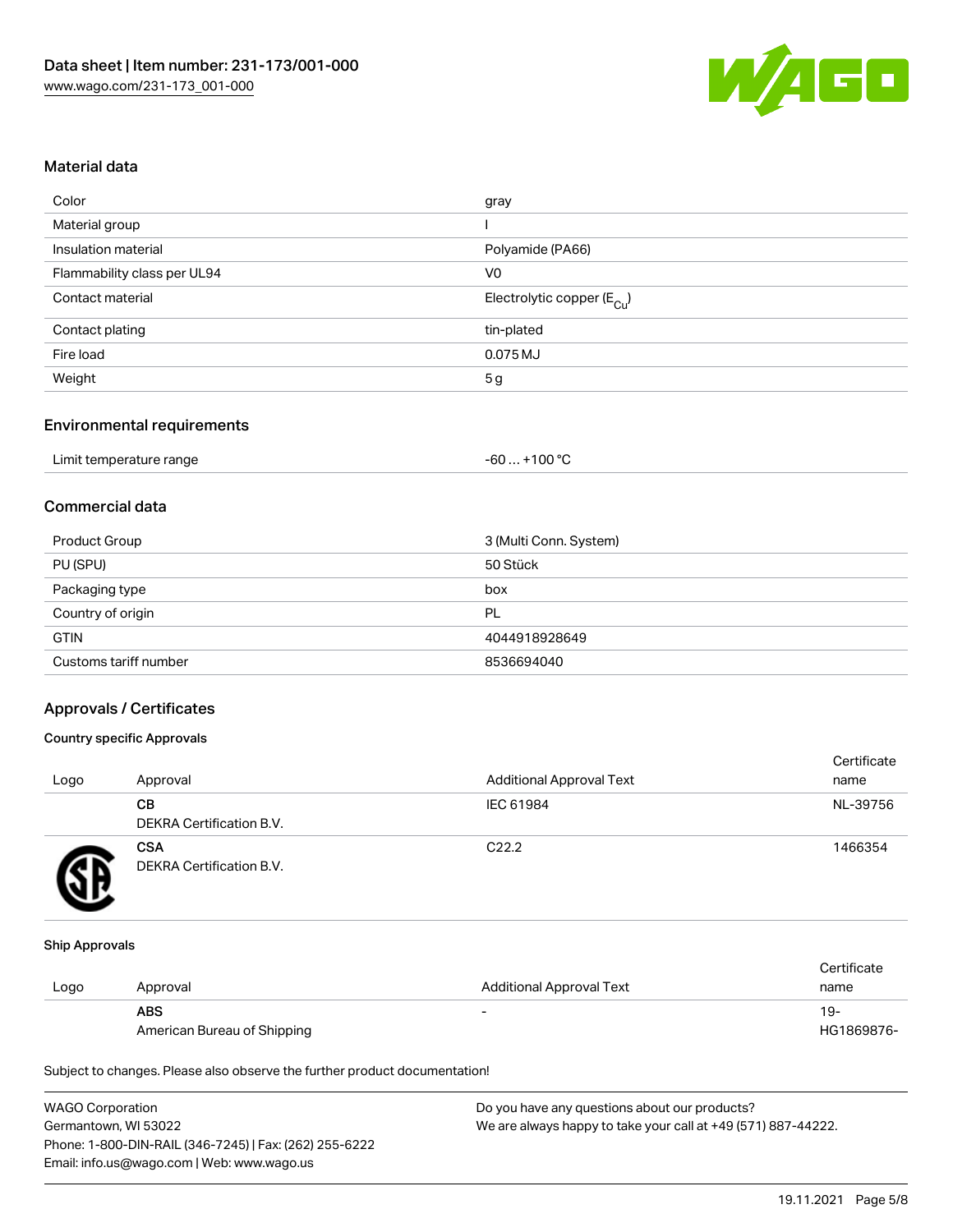

| <b>ABS</b>          |                                        |                                 | <b>PDA</b>     |
|---------------------|----------------------------------------|---------------------------------|----------------|
|                     | BV<br>Bureau Veritas S.A.              | IEC 60998                       | 11915/D0<br>BV |
| <b>WEBLIAS</b>      |                                        |                                 |                |
|                     | <b>DNV GL</b>                          |                                 | TAE000016Z     |
|                     | Det Norske Veritas, Germanischer Lloyd |                                 |                |
| <b>UL-Approvals</b> |                                        |                                 |                |
|                     |                                        |                                 | Certificate    |
| Logo                | Approval                               | <b>Additional Approval Text</b> | name           |
|                     | UL                                     | <b>UL 1059</b>                  | E45172         |
|                     | Underwriters Laboratories Inc.         |                                 |                |
|                     | <b>UR</b>                              | <b>UL 1977</b>                  | E45171         |
|                     | Underwriters Laboratories Inc.         |                                 |                |

#### Counterpart

| <b>ANTES</b> | Item no.231-113/026-000<br>Female plug; 13-pole; 12 AWG max; pin spacing 5 mm; 1 conductor per pole; gray | www.wago.com/231-113/026-000 |
|--------------|-----------------------------------------------------------------------------------------------------------|------------------------------|
|              |                                                                                                           |                              |

#### Optional accessories

| Coding             |                                                                  |                      |
|--------------------|------------------------------------------------------------------|----------------------|
| Intermediate plate |                                                                  |                      |
|                    | Item no.: 231-500<br>Spacer; for formation of groups; light gray | www.wago.com/231-500 |
| Coding             |                                                                  |                      |
|                    | Item no.: 231-129<br>Coding key; snap-on type; light gray        | www.wago.com/231-129 |

Subject to changes. Please also observe the further product documentation!

WAGO Corporation Germantown, WI 53022 Phone: 1-800-DIN-RAIL (346-7245) | Fax: (262) 255-6222 Email: info.us@wago.com | Web: www.wago.us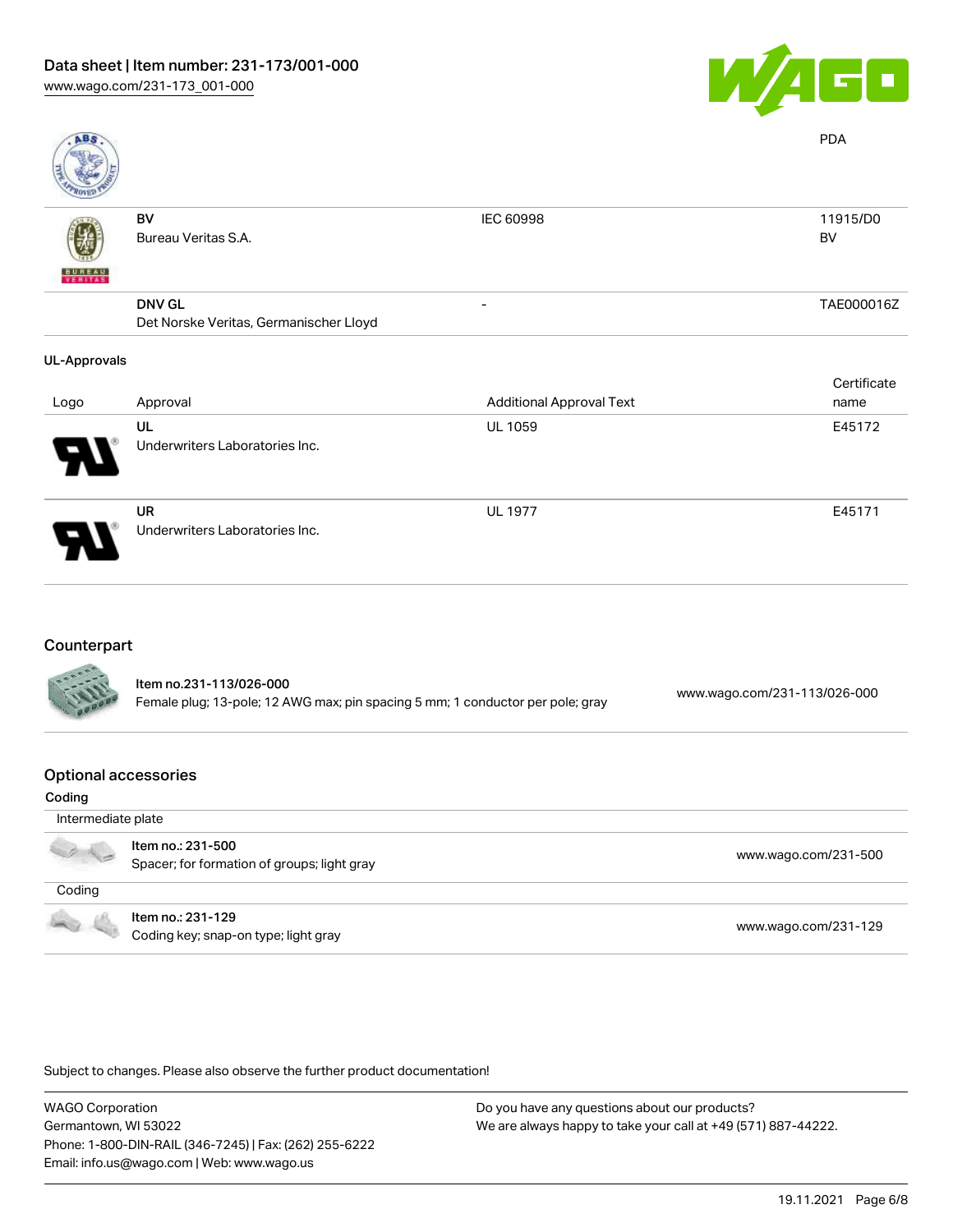

#### Downloads **Documentation**

|  | ---------------- |  |
|--|------------------|--|
|  |                  |  |
|  |                  |  |
|  |                  |  |

| <b>Additional Information</b><br>Technical explanations                                                                                                                                                        | 2019 Apr 3 | pdf<br>2.0 MB | Download |
|----------------------------------------------------------------------------------------------------------------------------------------------------------------------------------------------------------------|------------|---------------|----------|
| <b>CAD files</b>                                                                                                                                                                                               |            |               |          |
| CAD data                                                                                                                                                                                                       |            |               |          |
| 2D/3D Models 231-173/001-000                                                                                                                                                                                   |            | <b>URL</b>    | Download |
| <b>CAE</b> data                                                                                                                                                                                                |            |               |          |
| EPLAN Data Portal 231-173/001-000                                                                                                                                                                              |            | <b>URL</b>    | Download |
| ZUKEN Portal 231-173/001-000                                                                                                                                                                                   |            | <b>URL</b>    | Download |
| EPLAN Data Portal 231-173/001-000                                                                                                                                                                              |            | <b>URL</b>    | Download |
| <b>PCB Design</b>                                                                                                                                                                                              |            |               |          |
| Symbol and Footprint 231-173/001-000<br>CAx data for your PCB design, consisting of "schematic symbols and PCB footprints",<br>allow easy integration of the WAGO component into your development environment. |            | <b>URL</b>    | Download |
| <b>Supported formats:</b>                                                                                                                                                                                      |            |               |          |
| п<br>Accel EDA 14 & 15                                                                                                                                                                                         |            |               |          |
| $\blacksquare$<br>Altium 6 to current version                                                                                                                                                                  |            |               |          |
| $\blacksquare$<br>Cadence Allegro                                                                                                                                                                              |            |               |          |
| Ш<br>DesignSpark                                                                                                                                                                                               |            |               |          |
| $\blacksquare$<br>Eagle Libraries                                                                                                                                                                              |            |               |          |
| H<br>KiCad                                                                                                                                                                                                     |            |               |          |
| Mentor Graphics BoardStation                                                                                                                                                                                   |            |               |          |
| ш<br>Mentor Graphics Design Architect                                                                                                                                                                          |            |               |          |
| Mentor Graphics Design Expedition 99 and 2000<br>Ш                                                                                                                                                             |            |               |          |
| П<br>OrCAD 9.X PCB and Capture                                                                                                                                                                                 |            |               |          |
| ш<br>PADS PowerPCB 3, 3.5, 4.X, and 5.X                                                                                                                                                                        |            |               |          |
| $\blacksquare$<br>PADS PowerPCB and PowerLogic 3.0                                                                                                                                                             |            |               |          |
| Subject to changes. Please also observe the further product documentation!                                                                                                                                     |            |               |          |